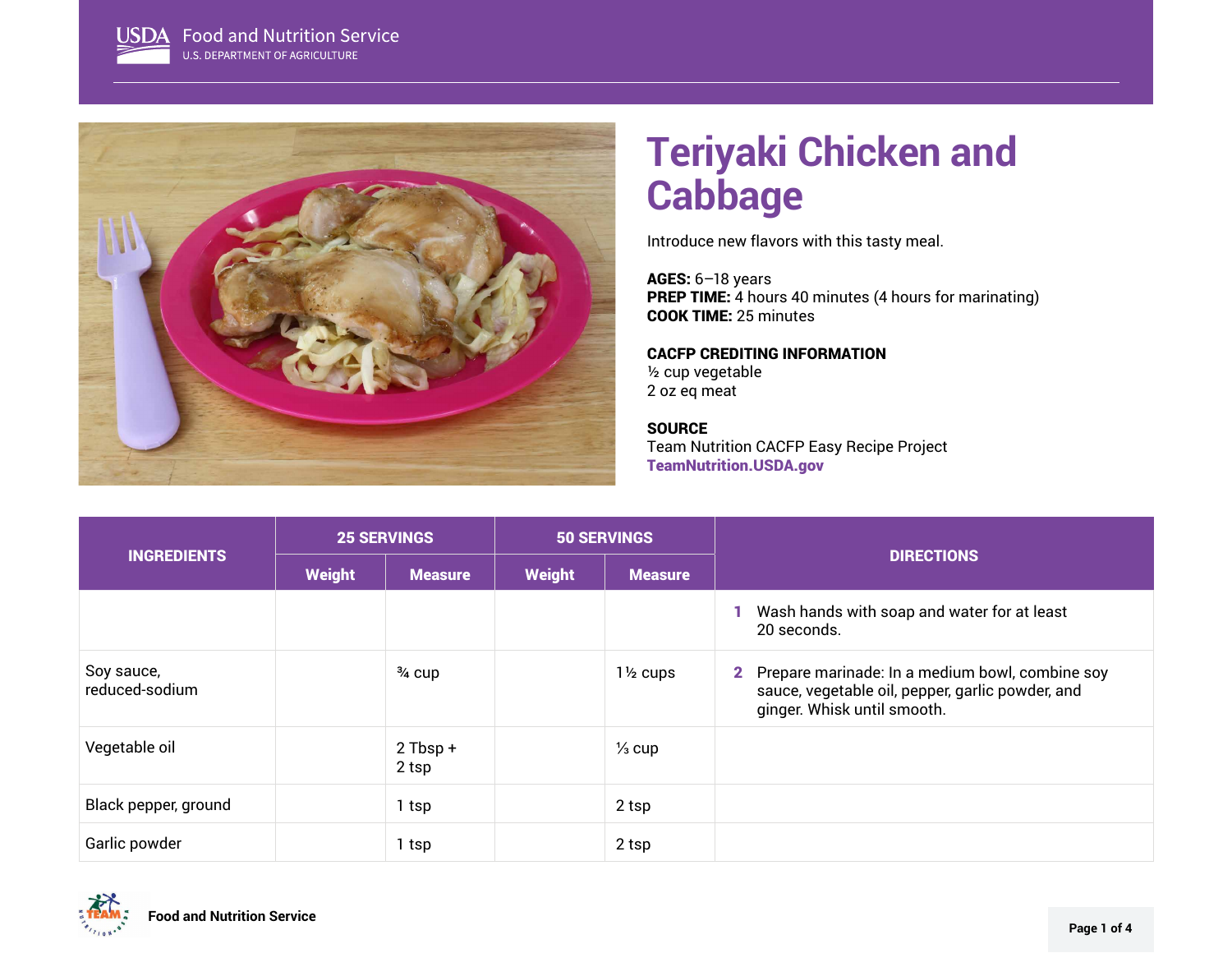

|                                         | <b>25 SERVINGS</b> |                | <b>50 SERVINGS</b> |                |                                                                                                                                                                                                                                                                   |
|-----------------------------------------|--------------------|----------------|--------------------|----------------|-------------------------------------------------------------------------------------------------------------------------------------------------------------------------------------------------------------------------------------------------------------------|
| <b>INGREDIENTS</b>                      | <b>Weight</b>      | <b>Measure</b> | <b>Weight</b>      | <b>Measure</b> | <b>DIRECTIONS</b>                                                                                                                                                                                                                                                 |
| Ginger, ground                          |                    | 1 tsp          |                    | 2 tsp          |                                                                                                                                                                                                                                                                   |
|                                         |                    |                |                    |                | Pour half of marinade mixture into a small bowl and<br>3<br>refrigerate at 40 °F or lower for use in step 9 (referred<br>to as "reserved marinade").                                                                                                              |
|                                         |                    |                |                    |                | Divide the remaining marinade between plastic<br>4<br>steam table pan (12" x 20" x 21/2").<br>For 25 servings, use 2 pans.<br>For 50 servings, use 3 pans.                                                                                                        |
| Chicken, thighs, boneless,<br>skinless  | 8 lb 13 oz         | 50             | 17 lb 10 oz        | 100            | Place chicken in dish. Cover, Marinate in the<br>5<br>refrigerator at 40 °F or lower for 2 hours. Flip chicken<br>to marinate the other side. Cover, Marinate in the<br>refrigerator for 2 more hours. Wash hands after<br>touching uncooked chicken (see notes). |
|                                         |                    |                |                    |                | Preheat oven to 400 °F.<br>6                                                                                                                                                                                                                                      |
| Cabbage, fresh, shredded,<br>1/4" thick | 5 lb 2 oz          | $1$ gal + 3 qt | 10 lb 4 oz         | $3$ gal + 2 qt | Evenly divide and spread shredded cabbage on the<br>7<br>bottom of clean steam table pan (12" x 20" x 21/2").<br>For 25 servings, use 2 pans.<br>For 50 servings, use 3 pans.                                                                                     |
|                                         |                    |                |                    |                | Remove chicken from marinade. Discard any<br>8<br>remaining marinade. Top cabbage with chicken.<br>Wash hands after touching uncooked chicken (see<br>notes).                                                                                                     |
|                                         |                    |                |                    |                | Pour the reserved marinade over the chicken.<br>g                                                                                                                                                                                                                 |

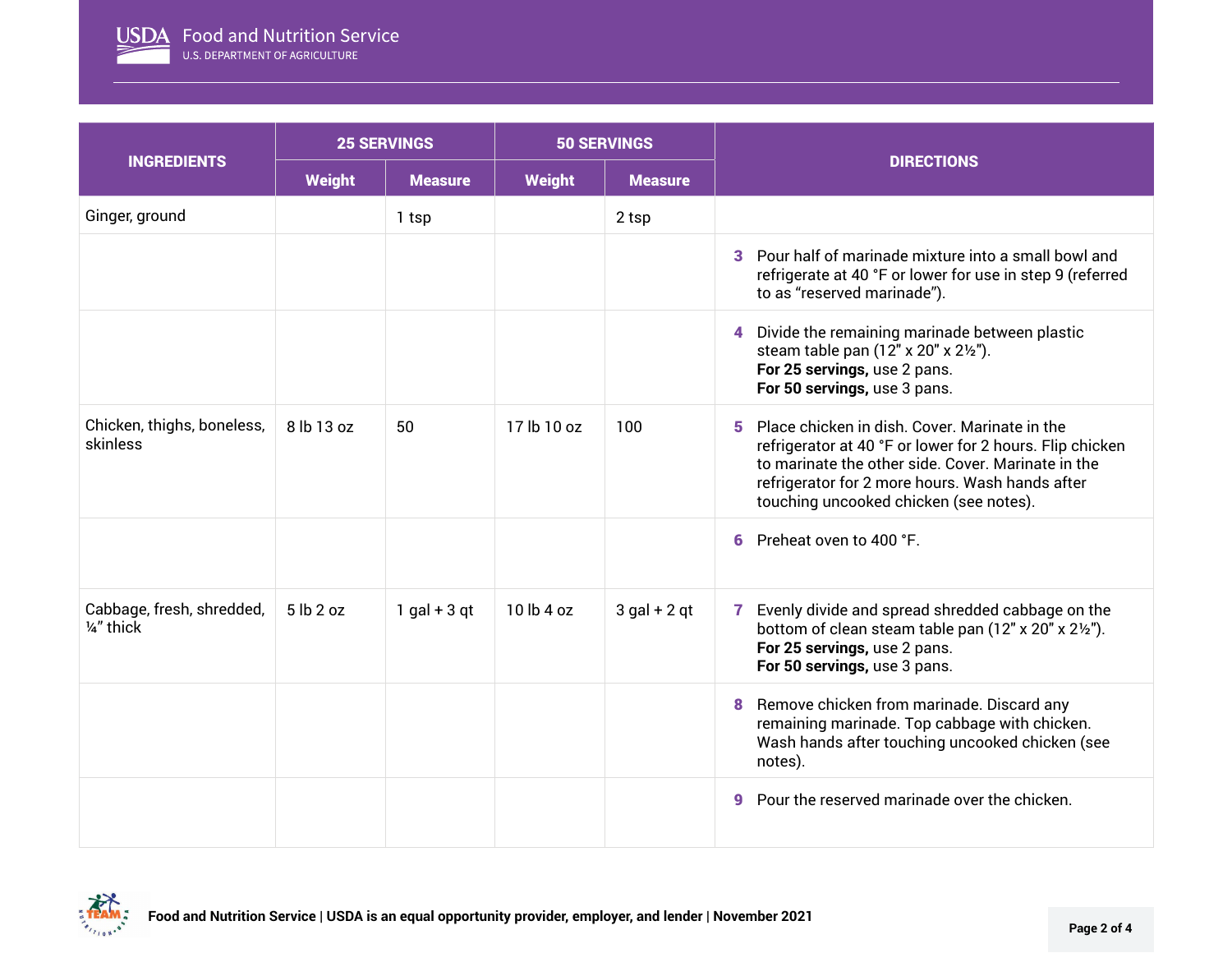

|                    | <b>25 SERVINGS</b> |                | <b>50 SERVINGS</b> |                |                                                                                                                                |
|--------------------|--------------------|----------------|--------------------|----------------|--------------------------------------------------------------------------------------------------------------------------------|
| <b>INGREDIENTS</b> | Weight             | <b>Measure</b> | Weight             | <b>Measure</b> | <b>DIRECTIONS</b>                                                                                                              |
|                    |                    |                |                    |                | 10 Bake for 25 minutes. Heat to an internal temperature<br>of 165 °F or higher for at least 15 seconds.                        |
|                    |                    |                |                    |                | 11 Serve 2 chicken thighs and 1/2 cup (#8 scoop) of<br>cooked cabbage. Serve immediately, or keep warm<br>at 140 °F or higher. |
|                    |                    |                |                    |                |                                                                                                                                |
|                    |                    |                |                    |                |                                                                                                                                |
|                    |                    |                |                    |                |                                                                                                                                |
|                    |                    |                |                    |                |                                                                                                                                |
|                    |                    |                |                    |                |                                                                                                                                |
|                    |                    |                |                    |                |                                                                                                                                |
|                    |                    |                |                    |                |                                                                                                                                |